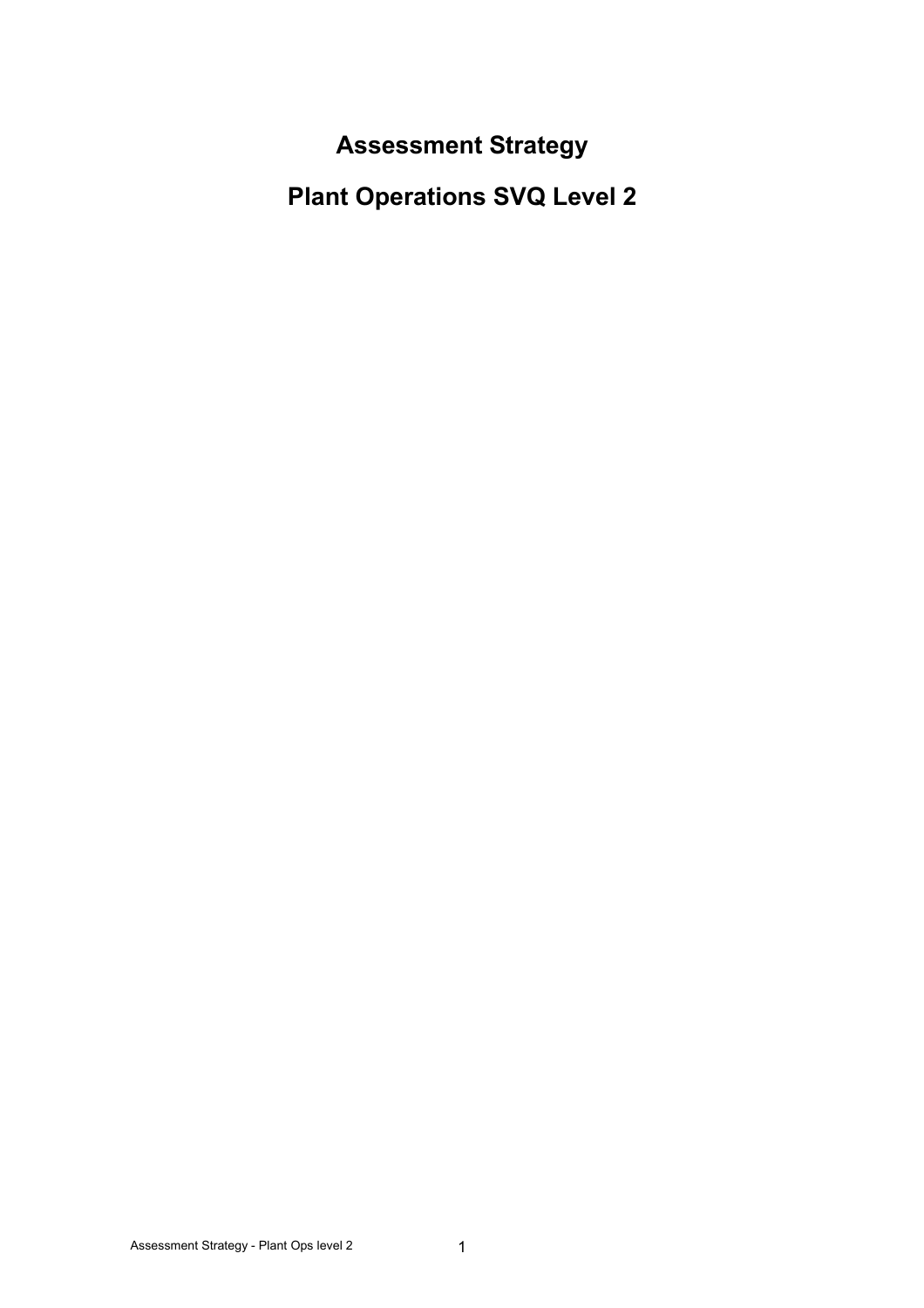# **Assessment Strategy**

# **Plant Operations NVQ/SVQ Level 2**

## **Introduction**

This document sets out the assessment strategy for the Plant Operations Level 2 NVQ/SVQ. The assessment strategy describes the Plant Operations Standards Development Group's expectations with regard to assessment of the national occupational standards that form the basis of the qualification.

The document has been prepared following guidance published by QCA and SQA 'Developing an assessment strategy for NVQs and SVQs' and 'Good practice in the development and assessment strategies for NVQs and SVQs'.

As with all NVQs/SVQs, Awarding Bodies are also expected to meet the requirements for quality control as set out by the regulatory bodies.

NVQs/SVQs have been in operation in the sector for the past eight years. The assessment strategy therefore reflects and builds upon existing experience and good practice in relation to assessment and quality control.

This document addresses the responsibilities of the Plant Operations Standards Development Group in respect of the four components of an assessment strategy:

- mandatory requirement for evidence from performance in the workplace
- where simulated working conditions may be deployed to assess competence and the characteristics that simulation should have
- the occupational expertise requirements for assessors and verifiers
- the recommended approach to external quality control of assessment.

### **Assessment of performance in the workplace and simulation**

The majority of the evidence required for these awards must be derived from performance in the workplace. The units of competence clearly indicate in bold/italic print the few instances where evidence via simulation is permitted. Any simulations that are allowed must be agreed between the Centre and the External Verifier and must be set up so as to replicate real work activities, as closely as possible to those normally operating in the workplace. Simulations must be designed to achieve the following:

- Candidates must be able to demonstrate the actions they would take, using the equipment and materials normally found within the workplace;
- Information available to candidates on the hazards and risks they may encounter and the response expected must be consistent with workplace policies and practices of a typical organisation involved with the occupation.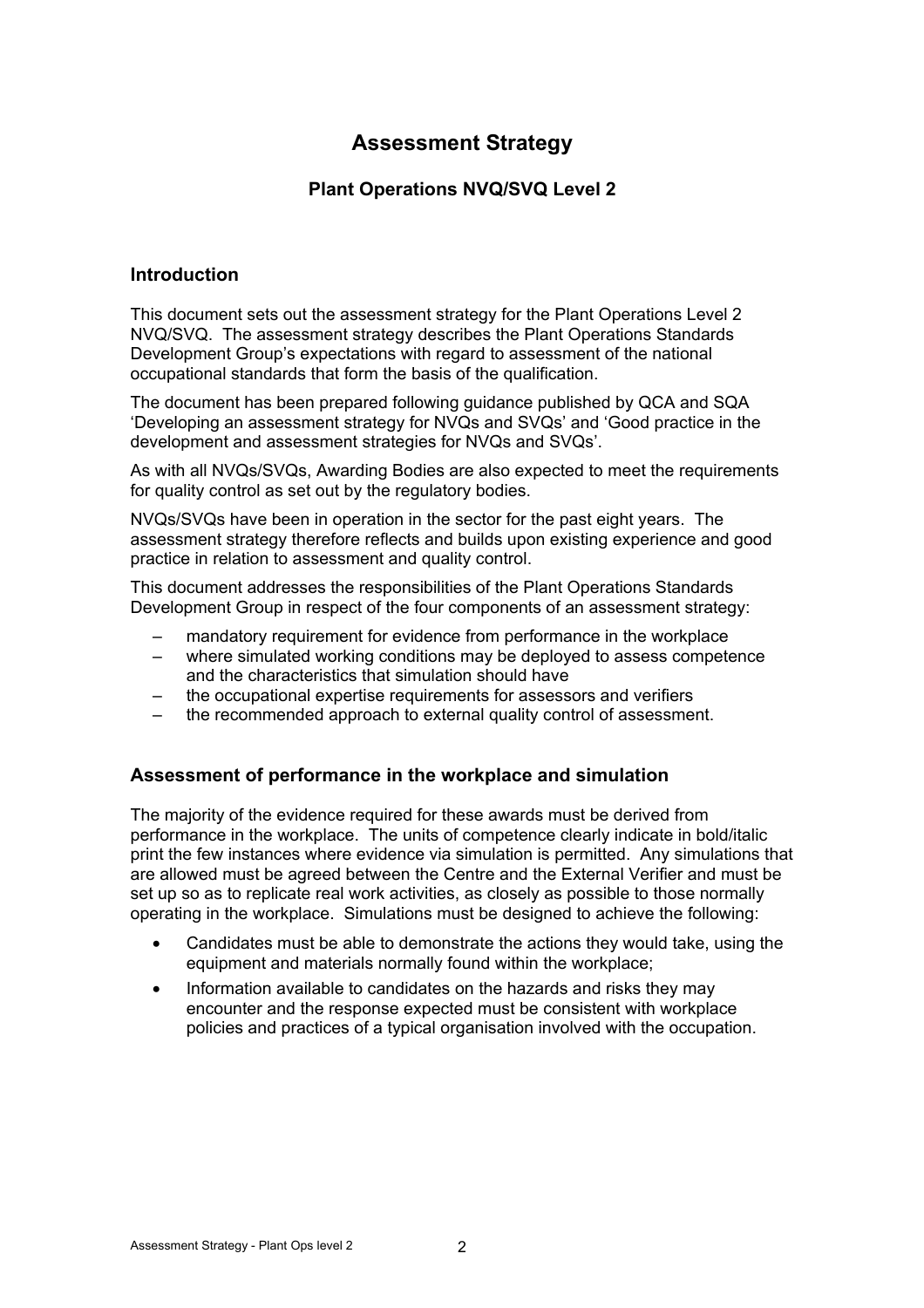Where simulation is allowed and agreed between the Centre and the External Verifier, it must only be practised under the conditions of a realistic working environment, which is defined as:

- A place where the provision of the occupational work activities are carried out;
- Working conditions should reflect those found in the workplace (which may include the customers' premises) and include facilities, appliances, systems and controls used in the workplace for the activities being assessed. The simulation must also replicate the constraints and pressures of the workplace.

### **Occupational competence of assessors and verifiers**

#### **Assessors**

Assessors for these NVQs/SVQs must be competent and must have an up-to-date working knowledge of the occupation and sector, they must:

- within the last five years have two years' operational experience appropriate to the level of NVQ/SVQ they intend to assess
- hold an in-depth knowledge of the National Occupational Standards for the sector
- hold or be working towards Employment National Training Organisation (ENTO) unit A1 or hold units D32 and D33. In Scotland the Scottish teaching exemption should apply and where the ENTO units apply, an action plan should be agreed for their achievement.

Standard Setting Bodies may agree with their respective Awarding Bodies a more demanding criteria. For assessors the above is agreed as a minimum level of criteria

All assessors must have a sound in-depth knowledge of the national occupational standards and requirements of the NVQ/SVQ; they must also have an understanding of the Awarding Body policies and procedures.

All assessors must only assess in their acknowledged area of occupational competence.

All assessors must be registered with their approved centre and be accountable to that organisation for their assessment practice.

All assessors must demonstrate a commitment to uphold the integrity of the national occupational standards.

All assessors must be prepared to participate in training initiatives for their continued professional development.

All assessors should not be involved in the training of candidates. However, if this places an unrealistic assessment burden on the approved centre, it is acceptable, in instances where the assessor might hold a position of giving him/her a vested interest in the outcome of the assessment, for the awarding body to implement additional quality assurance measures to ensure that the integrity and objectivity of assessment will not be compromised.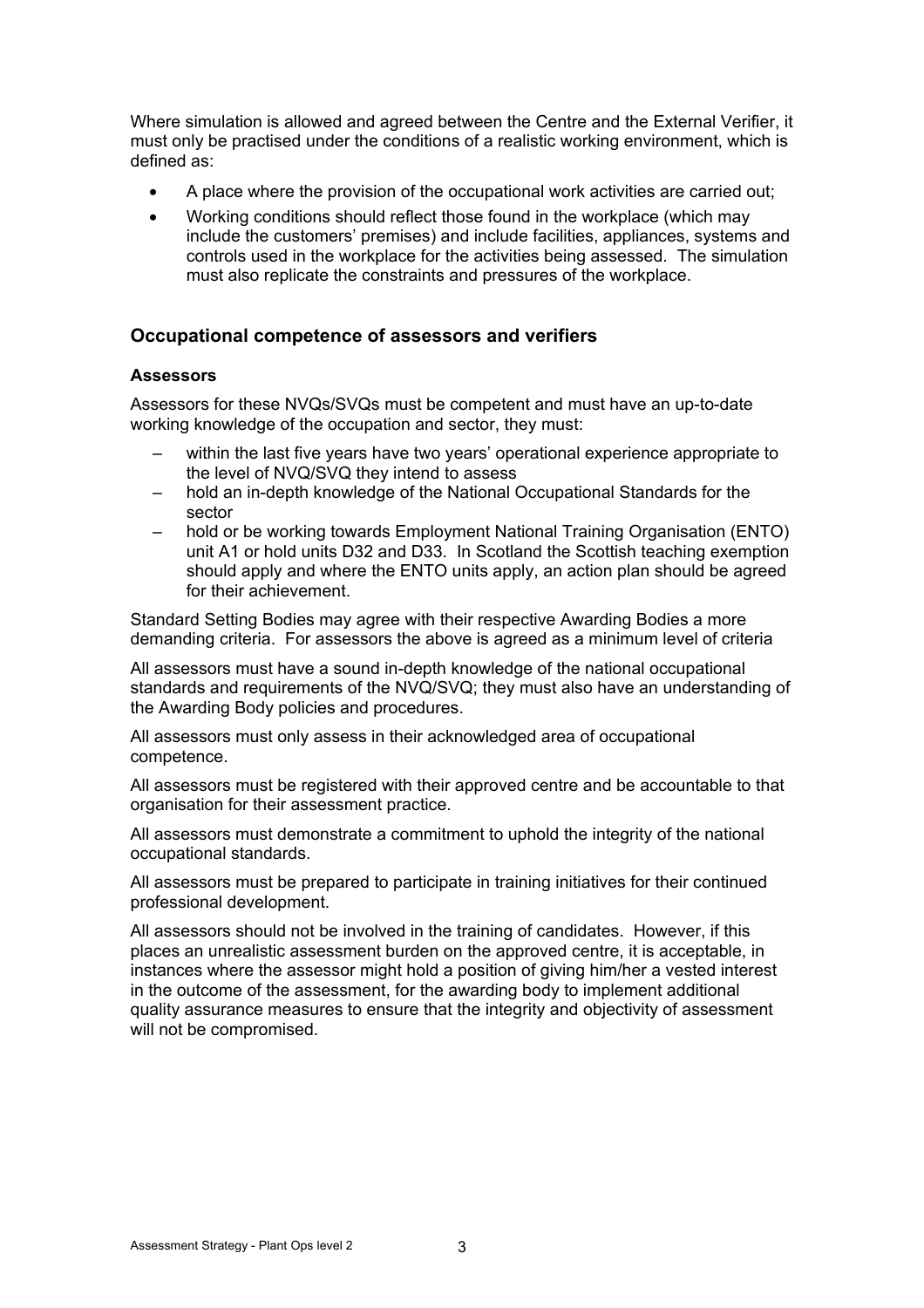### **Internal Verifiers**

Internal Verifiers for the N/SVQ must have an up-to-date working knowledge of the occupation and sector, they must:

- within the last five years have two years' experience appropriate to the level of NVQ/SVQ they intend to verify
- have an in-depth knowledge of National Occupational Standards for the sector
- hold or be working toward ENTO unit V1 or hold unit D34. They will ideally hold the ENTO unit A1 or units D32 and D33.

Internal Verifiers must be in a position to contribute to and influence an Approved Centre's assessment policy. They should be EITHER:

- employed by the same organisation as the Assessors OR
- working in partnership with the Approved Centre and have access to the evidence used by the Assessors.

All internal verifiers must have a sound in-depth knowledge of the national occupational standards and NVQ/SVQ requirements for the assessments they are verifying. They must also have a good understanding of the Awarding Body policies and procedures.

All internal verifiers must demonstrate a commitment to uphold the integrity of the national occupational standards and their assessment and verification practices.

All internal verifiers must be prepared to participate in training initiatives for their continued professional development.

All internal verifiers must provide evidence of their ability to maintain occupational competence thus keeping their technical knowledge and skills up to date.

#### **External Verifiers**

External Verifiers must have an up-to-date working knowledge of the occupation and sector – this is defined as:

- having in-depth knowledge of the National Occupational Standards for the sector
- a minimum of two years working in the sector or
- involvement in the delivery of training and skills development activities within the sector.

External Verifiers must either hold or be working towards ENTO Unit V2 or hold unit D35, the units of competence concerned with external verification, when they are appointed by the Awarding Body. External Verifiers will ideally hold ENTO unit A1 or units D32 and D33 and they are encouraged to achieve unit V1 or hold unit D34 (See note 1).

External Verifiers must be prepared to participate in training initiatives for their continued professional development.

External Verifiers must demonstrate their ability to maintain credibility with the sector and to retain the confidence of the sector through commitment to ongoing personal and professional development.

**Note 1** All External Verifiers are expected to achieve ENTO unit V2 within 12 months of being accepted as an External Verifier. They must have achieved ENTO unit A1 or hold units D32 and D33 before being appointed as an External Verifier.

**Note 2** The Scottish Teachers qualification can act as an exemption for the ENTO A/V units within SVQs. There is however no exemption for D35/V2.

Standard Setting Bodies may have within their respective Awarding Bodies a more demanding criteria. The above is agreed as a minimum level of criteria.